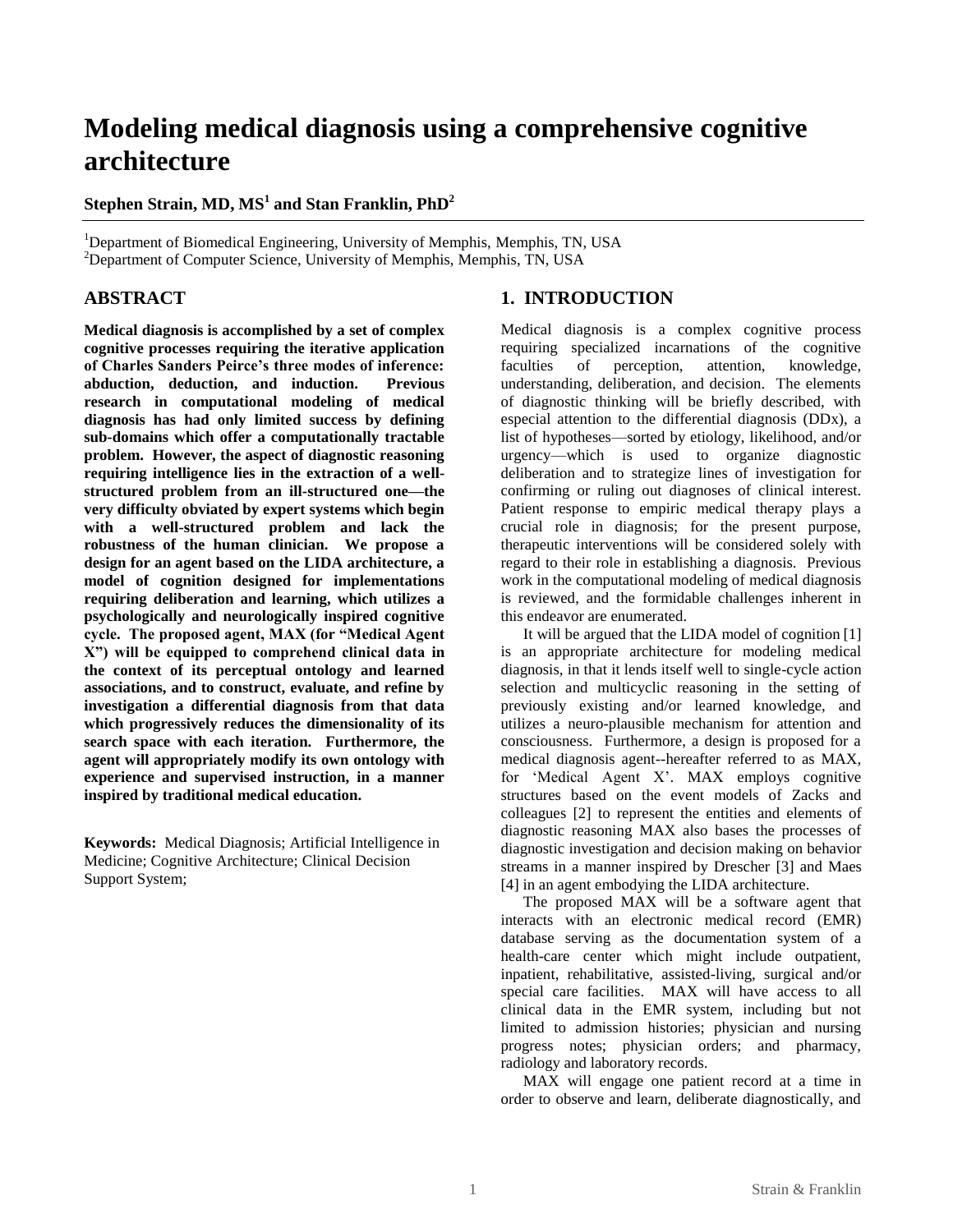participate in decision-making when sufficiently trained. During such an engagement, the contents of the EMR may change, as health-care providers enter clinical findings, diagnostic conclusions, and treatment decisions into the documentation system. MAX's proposed course of training parallels that of traditional general medical training in North American medical schools and residencies. It would begin as an observer with a limited fund of knowledge; with time interacting more and more with human healthcare providers, with the aim of eventually participating in diagnostic decision-making and decision review. Thus its abilities would sequentially resemble those of the medical student, intern, senior resident, and attending physician. It will possess the ability to perceive and understand clinical data, to generate hypotheses regarding the nature of an illness, and to propose lines of inquiry and/or therapeutic interventions. Ultimately, it should possess sufficient natural language capability to enable it to respond meaningfully to questions of the sort posed by a staff physician or medical students and residents, and to understand and learn from instruction by human health care experts.

MAX will interact with other health-care workers by means of a graphical user interface (GUI) displaying the current focus of its attention, the contents of its deliberations, and any relevant queries, suggestions, or alerts. With sufficient training, the agent would possess the ability to contact human health-care providers appropriately in a time critical manner.

A comprehensive computational specification of this general design scheme for MAX is beyond the scope of the present paper, and will provide ample material for additional research. For the present, the discussion is confined to illuminating the way in which MAX will transform clinical data into diagnostic assertions.

# **2. MEDICAL DIAGNOSIS**

Diagnosis is partially a variety of the cognitive faculty of recognition: perceiving learned patterns in novel clinical data and categorizing the patterns appropriately. It includes the process of clinical data acquisition, and thus invokes the additional question of how much data, and which data in particular, to acquire. Some data present immediately—a patient is unconscious, or breathes with great difficulty. Other facts must be acquired by deliberate investigation, ranging from a simple question—for instance, "Is there a family history of colon cancer?"—to an expensive and potentially dangerous test, such as the appearance of the brain on a computerized tomography (CT) scan. A wide array of judgments, some quite subtle, need be made to avoid data collection entailing excessive cost in multiple domains simultaneously, including the interpersonal, the temporal, the physiologic, the financial, and the computational.

Since the problem posed by diagnosis is such an open one, the ideal diagnostic approach successively transforms the problem space into a more and more bounded one during acquisition of the clinical data. Although medicine is often accused of being an art rather than a science, diagnosis in fact parallels the scientific process in its application of Charles Sanders Peirce's three modes of inference [5]: Abduction is employed to formulate diagnostic hypotheses; deduction confirms or disproves them; and induction results in the fund of expert knowledge known as "clinical intuition."

Clinical data are typically acquired in a stereotypic pattern, which has evolved over the history of modern medicine, frequently referred to as the "History and Physical," or "H&P." The least expensive data--the historical data obtained by questioning the patient, his or her family, other healthcare providers present, and the available medical record--are acquired first, and, after being organized into stereotypic elements (see Table 1), are collectively known as the medical history or *anamnesis*. After, or perhaps during, the taking of the medical history, the physical exam is conducted, which essentially consists of a gross examination of the patient's body, aided by stethoscope, otoscope, ophthalmoscope and so on. By the time more expensive tests are ordered, the physician has already begun to formulate diagnostic categories in which to confine further search for the diagnosis, and these categories form the basis of the investigation strategy which shapes future choices about which particular tests to order, when to conclude the data acquisition, and so on. The reduced search space that comprises the chosen categories is often referred to as the differential diagnosis.

## **2.1. Differential Diagnosis**

*Dorland's Medical Dictionary* defines differential diagnosis as "the determination of which one of two or more diseases or conditions a patient is suffering from, by systematically comparing and contrasting their clinical findings."[6] However, in clinical practice, the expression "the differential diagnosis"—or more simply "the differential"—can refer to the list of diagnoses that the diagnostician considers as possibly consistent with the currently known clinical data. When an attending asks a resident, "What is your differential?" he means to ask, "Given what you know about the patient so far, what diseases do you consider likely to be responsible for what is happening?" When used in this sense, as a list of possibilities, the term is preceded by the definite or indefinite article (or another specifier), and is often abbreviated "DDx." Thus, for the sake of disambiguation, the authors shall adopt the convention of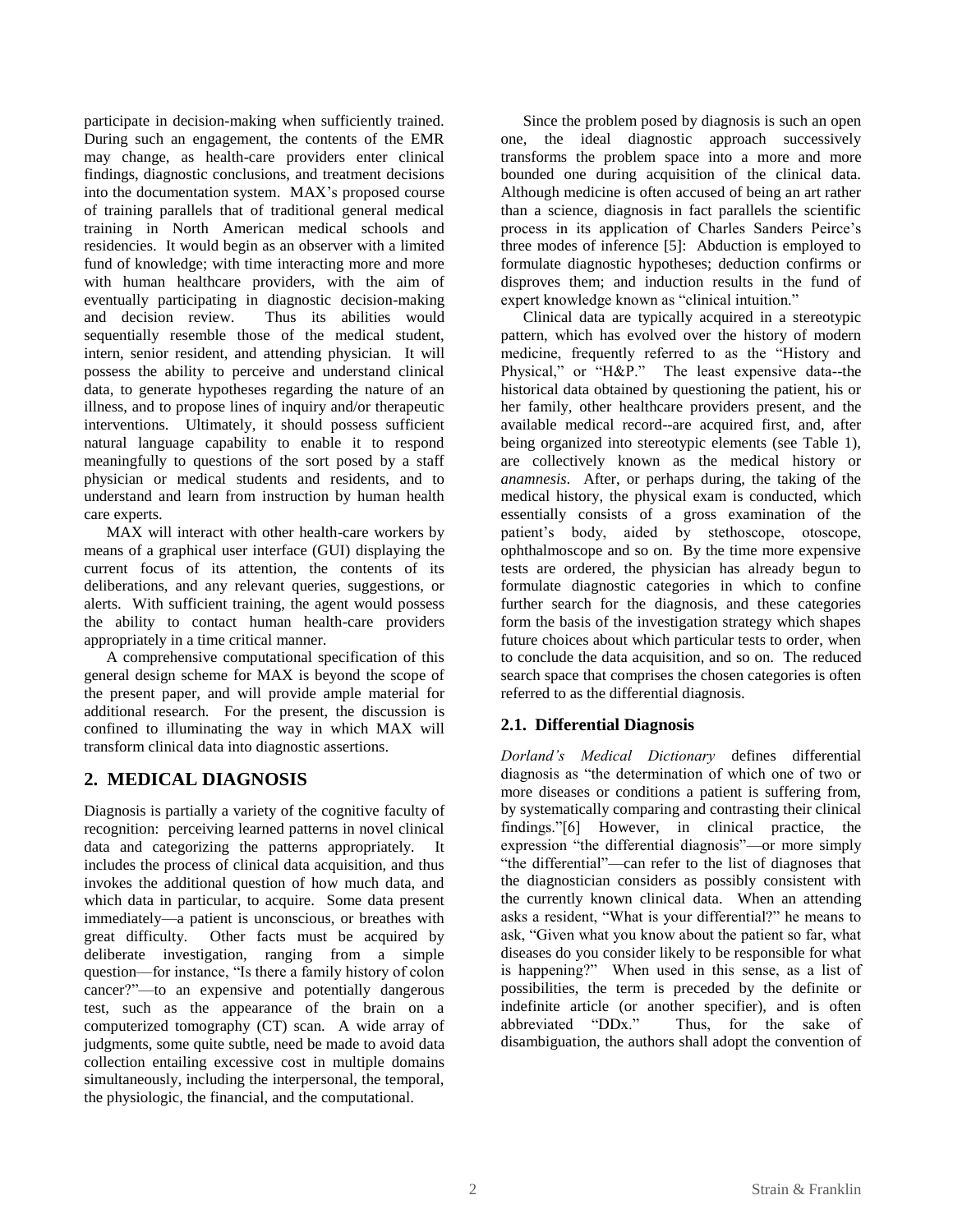| $(H&P)$ .              |                              |
|------------------------|------------------------------|
| <b>Medical History</b> | Chief Complaint.             |
|                        | History of Present Illness.  |
|                        | Past Medical History.        |
|                        | Past Surgical History.       |
|                        | Social History.              |
|                        | Medications & Allergies.     |
|                        | Review of Systems.           |
| Physical Exam          | Vital Signs.                 |
| Findings               | General appearance.          |
|                        | Head, Eyes, Ears, Nose &     |
|                        | Throat (HEENT).              |
|                        | Heart, Lungs & Thorax        |
|                        | (Chest).                     |
|                        | Abdomen.                     |
|                        | Genitourinary (GU).          |
|                        | Neurological System (Neuro). |
|                        | Extremities.                 |
|                        | Skin.                        |
| <b>Test Results</b>    | EKG.                         |
|                        | Oxygen Saturation.           |
|                        | Blood and Urine Lab Studies. |
|                        | Radiologic Studies.          |

Table 1: Typical divisions and categories of clinical findings included in the History and Physical

using "the differential diagnosis," "the differential," or "the DD<sub>x</sub>" to refer to the specific list of diagnostic possibilities under consideration, while "differential diagnosis" or "the process of differential diagnosis" will signify the diagnostic thought process in general.

Generally speaking, the differential is ordered by likelihood and/or clinical priority, and it can list very specific conditions such as "pulmonary embolism" secondary to deep venous thrombosis of the left lower extremity," or broad causal categories known as etiologies.

A brief example will serve to clarify the latter case. A diagnosis of shock is made, or at least considered, whenever there is a sufficiently low blood pressure, or a marginally low blood pressure accompanied by signs of physiologic distress. Proper treatment of shock requires ascertainment of the etiology of the shock, and this determination often proceeds from an initial differential diagnosis of hypovolemic, cardiogenic, neurogenic, or infectious processes as possible etiologies. By comparing clinical findings to learned typical patterns, and observing patterns in the disease's progression and response to therapy, the relative likelihood of each hypothesis is assessed in an intuitive fashion.

A more extended example will illustrate the complexities of the process of differential diagnosis. When a patient presents to a physician with a chief complaint of chest pain, several previously learned lines

of diagnostic inquiry instantiate seemingly in parallel, most often with some degree of diagnostic focus on ruling out a cardiac event. With regard to any complaint of pain, specific information about its site, radiation, character, severity, provoking or relieving factors, onset, duration, progression, and so forth is sought. Focused history is taken to ascertain specific facts which are known to impact most significantly the patient's risk for cardiac disease--age, gender, family history of cardiac disease, smoking history, hyperlipidemia, diabetes, hypertension, previous history of heart attack, and others. The assessment of urgency must begin simultaneously is the patient currently experiencing chest pain or shortness of breath? Are the vital signs within normal limits? If the patient's risk factors suggest the possibility of coronary artery disease, or the vital signs are unstable, an EKG, chest x-ray and cardiac enzyme studies may be ordered during the early moments of the patient's presentation. Meanwhile, especially in the emergency room where the urgency of the presentation is more likely to be elevated, the physical exam may well begin concurrently with the above diagnostic investigations.

Differential diagnosis delineates a framework for this clinical problem. In demographic subsets where it is a significant threat, the possibility of a cardiac etiology in a chest pain presentation must be addressed not only by data that confirm or disprove the cardiac hypothesis, but by investigation which examines other potential etiologies for chest pain. Might the pain be related to chest wall trauma, esophageal reflux, or pulmonary or pleural inflammation? Might it be referred pain from an intraabdominal pathology? Might a mass effect from a malignant tumor be involved, or a pulmonary embolism? Might it be psychosomatic or factitious?

While ruling out myocardial ischemia secondary to coronary arteriosclerosis often dominates the diagnostic approach to chest pain due to the high prevalence of this disease in identified populations, other diseases of cardiac etiology, such as pericarditis, dissecting aortic aneurysm, or myocardial trauma, may need to be considered<sup>1</sup>. Moreover, each alternative etiology in the differential diagnosis may require similar specification, to an extent dictated by the clinical endpoint desired in each particular case. In a general sense, this endpoint is ill defined, and might be thought of as the point at which a treatment plan adequate to the clinical needs of the moment is indicated. The meaning of the term "adequate" is determined by the judgment of the chief clinician, and can depend upon the stability of the patient, the scope of expertise of the particular clinician, and the

 $\overline{a}$ 

<sup>&</sup>lt;sup>1</sup> Pericarditis is an infection of the pericardium, the fibrous sac encasing the heart; dissecting aortic aneurysm is a grave condition that occurs when the endothelial lining of the arterial trunk begins to tear away from the underlying wall; myocardial trauma refers to mechanical injury to the heart wall.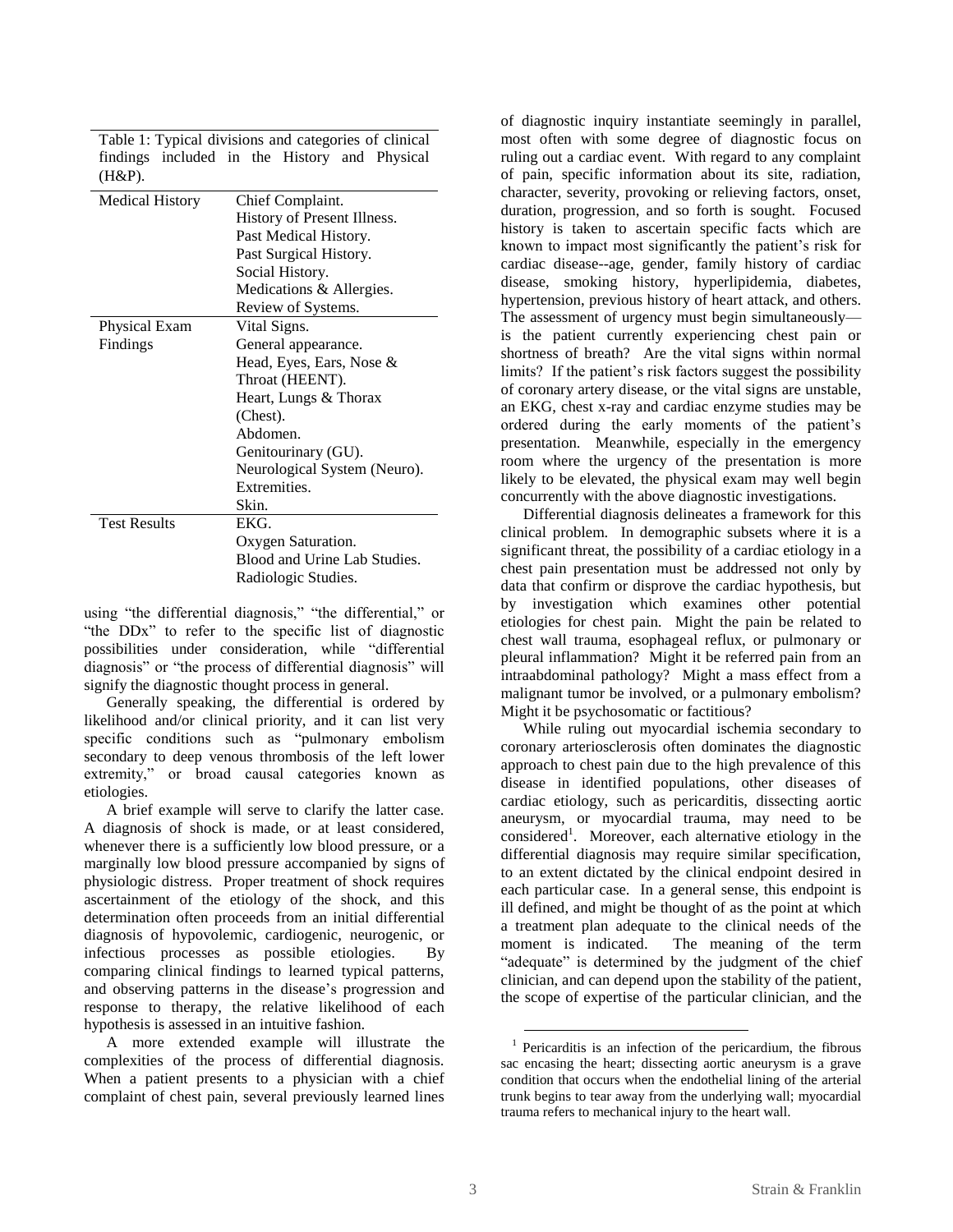particular health care setting. For instance, after a cardiovascular event is satisfactorily ruled out, a complete diagnostic work-up to determine the cause of chest pain in a stable patient would generally not be appropriate in an emergency department, and when indicated, such a workup would be conducted by an internist or family practitioner, but not a cardiologist.

## **2.2. Computational Modeling of Diagnosis**

There has been considerable on-going debate about the psychology of diagnostic reasoning, and the intersection of this debate with modeling efforts has resulted in a proliferation of computational approaches. Early psychological models postulated that diagnosis proceeds by hypothetico-deductive reasoning—that is, generation and testing of hypotheses in a goal-oriented, backwardchaining fashion—but later research has established that as domain knowledge and expertise are acquired, a datadriven pattern recognition strategy becomes dominant except in situations of unusual complexity or uncertainty [5,7,8]. It is likely that a significant number of realworld diagnostic problems have complexity sufficient to prevent them from falling neatly into one approach or the other—both are used in parallel in a fashion which somewhat resembles a bidirectional search algorithm. [8]

Early work in diagnostic modeling has explored the use of propositional logic and probability theory to develop formal systems for expressing the relationships between diseases and symptoms that comprise medical knowledge. Logically, medical knowledge can be seen as an entailment, which infers the possibility of disease states from symptoms—"The effect of medical knowledge is to eliminate from consideration disease complexes that are not related to the symptom complex presented" [9]. Probabilistically, medical knowledge can be viewed as the conditional probabilities of disease states given symptoms, and the diagnostic problem becomes a Bayesian calculation of the most likely diagnosis accounting for the given symptoms [9]. Parmigiani states, "One approach . . . is to develop a statistical prediction model  $p(y|x,\theta)$  for the true disease status *y* given patient characteristics *x* and parameters  $\theta$ " [10].

While this approach has a certain intellectual appeal, from a practical perspective it can result in a combinatorial explosion of even simple problems. Moreover, basic assumptions of the mathematical model, such as independence of conditional probabilities, and exclusivity and exhaustiveness of the diagnostic categories, are not the case in general [11]. Certainly mathematical modeling obviates the problem of representing a causal relationship between disease and symptom—this is not necessarily an advantage from a computational or a clinical point of view. Medical tradition suggests that knowledge of the pathophysiology

of disease provides a useful heuristic in the solution of the diagnostic problem, and "think aloud" research studying the psychology of medical cognition reveals this heuristic to be one widely used among human practitioners [8].

Debate also continues regarding the structure of longterm memories of diagnostic knowledge and experience. Researchers at Stanford University implemented knowledge-based reasoning as a system of production rules in MYCIN, an expert system application that assigns clinical data from infectious disease cases to diagnoses with an accuracy comparable to that of human experts [12]. A case-based reasoning approach has been proposed, in which interpretation of new data is linked to specific past experiences, which serve as exemplars to provide scripts, contexts, and expectations. [7,8] Frames, which index data and processes relevant to a particular diagnostic condition, form the backbone of the Present Illness Program (PIP), developed collaboratively at MIT and Tufts University. [13]

The purpose of  $PIP<sup>2</sup>$  was to elicit a history and determine a diagnosis in a patient with edema. Within this very narrowly focused sub-region of internal medicine, PIP performed with fair accuracy compared to human physicians. In order to lay groundwork for the elaboration of some of MAX's design specifications for implementation in LIDA, it will be instructive to examine PIP's design in greater detail.

Frames stored in long-term memory compose PIP's knowledge base, containing typical findings, numerical scores to compute likelihoods from findings, causal links to and from other frames, and rules for excluding or confirming the diagnosis represented by the frame. $3$ PIP's long-term memory module resides alongside a short-term memory that in some ways resembles LIDA's Workspace (see sections 3.1-3.2 below). Frames have the capability to scan short-term memory for specific findings which "trigger" the particular frame. If a frame is triggered by a finding, it is brought into short-term memory, and rendered "active." Per Pauker, "This process is synonymous with forming an hypothesis." [13]

The frames are linked in a network intended to represent associations and causal connections between diseases. Frames that are a single link away from an active frame become "semi-active"—they are brought "near" the short-term memory, and can now be activated

 $\overline{a}$ <sup>2</sup> The Present Illness Program should not be confused with the Probabilistic Information Processing System, also referred to by the acronym PIP, and used in early studies of Bayesian modeling of medical diagnosis. See Lusted (1968) [14], pp. 163-64.

 $3$ In Pauker et al. (1976) [13], the phrases "long-term memory" and "short-term memory" are technical terms referring to modules in the PIP program; the reader should not infer a connection with concepts referred to by the same name in the cognitive science literature.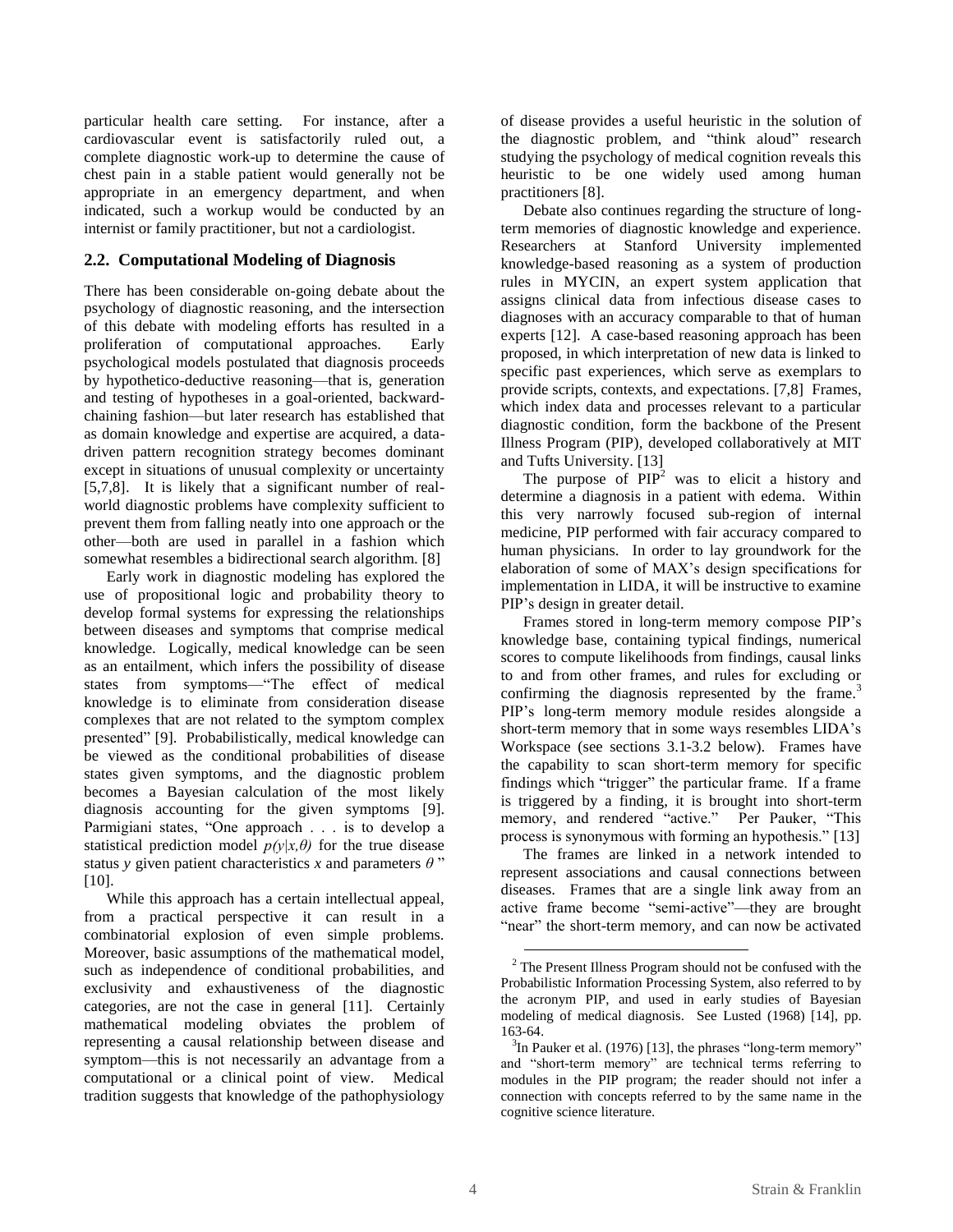by additional triggers. In effect, certain findings, when present in the patient's history, will always trigger the frame into long-term memory; certain other findings will only act as triggers if the frame is in the semi-active state. One side effect of this mechanism is to limit the number of diagnostic possibilities under consideration at any given time.

Each hypothesis in short-term memory is tested by calculating its "goodness of fit" with the known findings. If sufficiency criteria are met, the diagnosis becomes elevated to the level of a fact, unless subsequent findings contradict it, in which case a conflict resolution process ensues. The numerical scores from the frame are used to calculate scores representing the extent to which the hypothesis explains the case at hand, and the proportion of the hypothesized condition's prototypical findings that are present in the current findings. At the end of scoring, the active hypotheses are ranked.

Starting with the highest-ranked hypothesis, PIP selects questions to ask the user, in order to acquire additional information to "improve its understanding of the clinical problem." It begins its inquiry with questions about the classic findings of the disorder as specified in the frame. Each positive finding is characterized according to a set pattern of attributes such as location, severity, duration, etc. The validity of the findings is checked, and then the hypotheses are re-evaluated in light of the newly acquired findings. The above process then repeats in a cyclic manner.

Within the narrow domain of a presentation of severe edema in an adult patient, PIP performs assessments that correspond fairly well with those of human practitioners. However, it lacks a means of determining an algorithmic endpoint—it has no way of representing degree of diagnostic refinement, nor does it possess any mechanism to match diagnostic goals to clinical demands—"the diagnosis need to be only as precise as is required by the next decision to be taken by the doctor."  $[11]$  All its clinical knowledge is hardwired, and no learning is possible [13], so clinical experience is unable to improve performance. It is unable to structure its information acquisition and exhibits behavior that, while it often converges to the correct diagnosis, does not necessarily follow a sensible train of thought in doing so, nor can it "exploit the possibility of deferring its own decision with a deliberate eye to waiting for disease evolution." [11]

Nonetheless, PIP lays some important groundwork for aspects of the medical reasoning problem. In response to initial clinical data, MAX will be capable of evoking diagnostic hypotheses that are associated with prior clinical knowledge in a manner reminiscent of PIP's frames, will evaluate these hypotheses on the basis of their likelihood and their ability to account for the data, and will select lines of inquiry designed to advance the "clinical understanding" towards greater diagnostic certainty. Problems of learning, comprehension of and response to clinical demands, and development of context-appropriate strategies will be deferred—for the present purpose it will suffice to expound upon the LIDA architecture sufficiently to convince the reader that MAX's design can accommodate the eventual development of responses to these admittedly formidable challenges.

## **3. THE LIDA ARCHITECTURE**

The LIDA ("Learning IDA") architecture is a continuation of the work embodied in IDA ("Intelligent Distribution Agent"), which successfully integrates modules and processes modeling perception, episodic memory, comprehension, consciousness, deliberation and volitional decision-making in order to perform the duties of a task reassignment personnel officer for the US Navy. IDA implements a deliberative process which incrementally modifies its own semantic representations in a cognitive cycle (see below), references and applies Naval policies as appropriate, and employs limited natural language processing to understand and write email communications with sailors regarding preferences and availabilities for the reassignment options it decides to offer.

LIDA generalizes IDA's cognitive cycle into a complete model of cognition, incorporating perceptual, episodic, and procedural learning in both selectionist and instructionalist modes, and, like IDA, draws on the Baars' Global Workspace Theory to formulate its mechanism for attention and consciousness. [15]

LIDA's cognitive cycle proceeds in an iterative manner through a set of computational modules that process data from the (internal and external) environment, but operate in parallel on LIDA's internal representations (see Figure 1). While many subprocesses have an asynchronous character, the cycle's integrity is preserved by a pair of 'bottlenecks' which enforce an overall seriality, the conscious broadcast of the Global Workspace and the action selection of the Behavior Net, each of which occurs exactly once per cycle.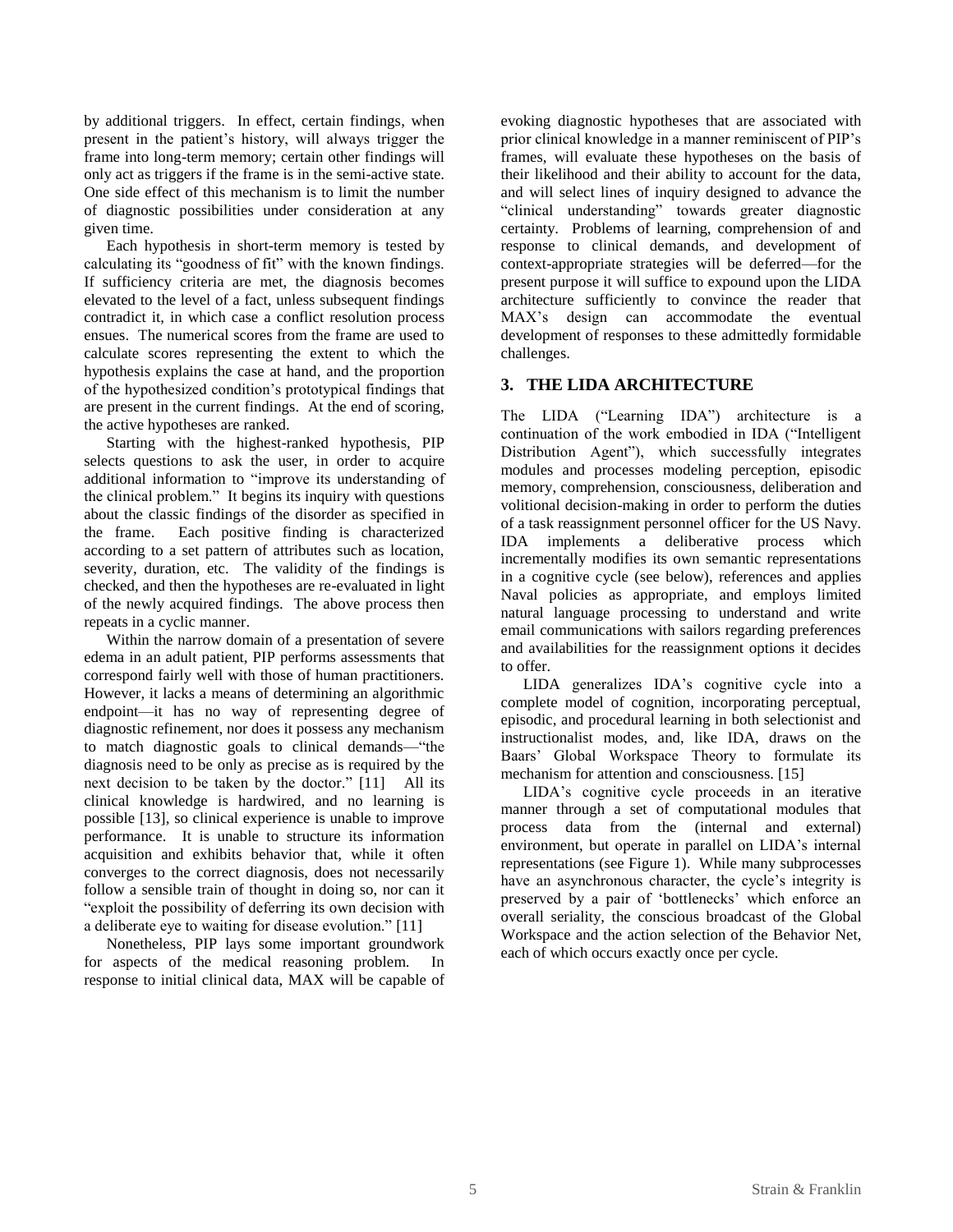

Figure 1: The LIDA cognitive cycle.

In addition to imposing seriality, the bottlenecks assert an hypothesis about how minds work. Thus, while LIDA seeks to accomplish an engineering goal by providing a framework for the construction of agents such as IDA or MAX-- it approaches this goal along a route which also advances its science goal of proposing a set of hypotheses about cognitive function which is supported by current neurobiological and psychological understanding.

#### **3.1. The Modules of LIDA and Their Processes**

The modules of LIDA are as follows:

- Sensory Memory creates a scene from sensory data.
- Perceptual Associative Memory (Slipnet) integrates sensory primitives into representations of higherorder primitives, objects, actions, events, and known relations.
- Workspace (preconscious working memory) receives and holds percepts and local associations for processing by codelets; contains various codelets which create new internal structures to represent perceptions, contexts, and goals, supply activation to internal structures as appropriate
- Transient Episodic and Declarative Memories content-addressable, associative memories cued by and instantiated into the contents of the Workspace. Transient Episodic Memory (TEM) decays within hours or a day. [16, 17] Declarative Memory includes both Autobiographical and Semantic Memory, and, depending upon the strength of affect and the number of times it recurs in consciousness, may last the lifetime of the agent. Taken together, these memory modules are referred to as Episodic Memory.
- Global Workspace the "spotlight of consciousness"; within each cognitive cycle, attention codelets monitor the Workspace for items of interest and

compete for the right to determine the contents of the conscious broadcast, a single, limited set of informational content, from the Global Workspace to all other modules. This functionality of the Global Workspace constitutes one of the two 'bottlenecks' of the LIDA cognitive cycle.

- Procedural Memory (Scheme Net) a collection of data structures called schemes, variably activated by the contents of consciousness, which represent a belief about the likely result of a primitive or composite action if taken in a particular context. If a scheme sufficiently activated, a behavior stream encoding its action is instantiated into the Behavior Net.
- Action Selection (Behavior Net) contains undecayed behavior streams instantiated from the Scheme Net on current and previous cognitive cycles; during each cycle, and after the conscious broadcast, a single action is selected on the basis of activation which flows from situational contexts and currently instantiated goal structures as well as activation which flows between behaviors according to successor, predecessor and conflictor links. This module is LIDA's second 'bottleneck.'
- Sensory-Motor Memory a repository of code which selects a specific algorithm for execution of the action selected by the Behavior Net. Sensory-Motor Memory receives direct, unconscious input from Sensory Memory to facilitate the execution of the action. This pathway of sensory information resembles that of the dorsal stream in the human visual system.

#### **3.2. The Cognitive Cycle of LIDA**

The cognitive cycle [17,18] can be conceptualized as occurring in three phases: 1) Understanding; 2) Attention; and 3) Action. During understanding, the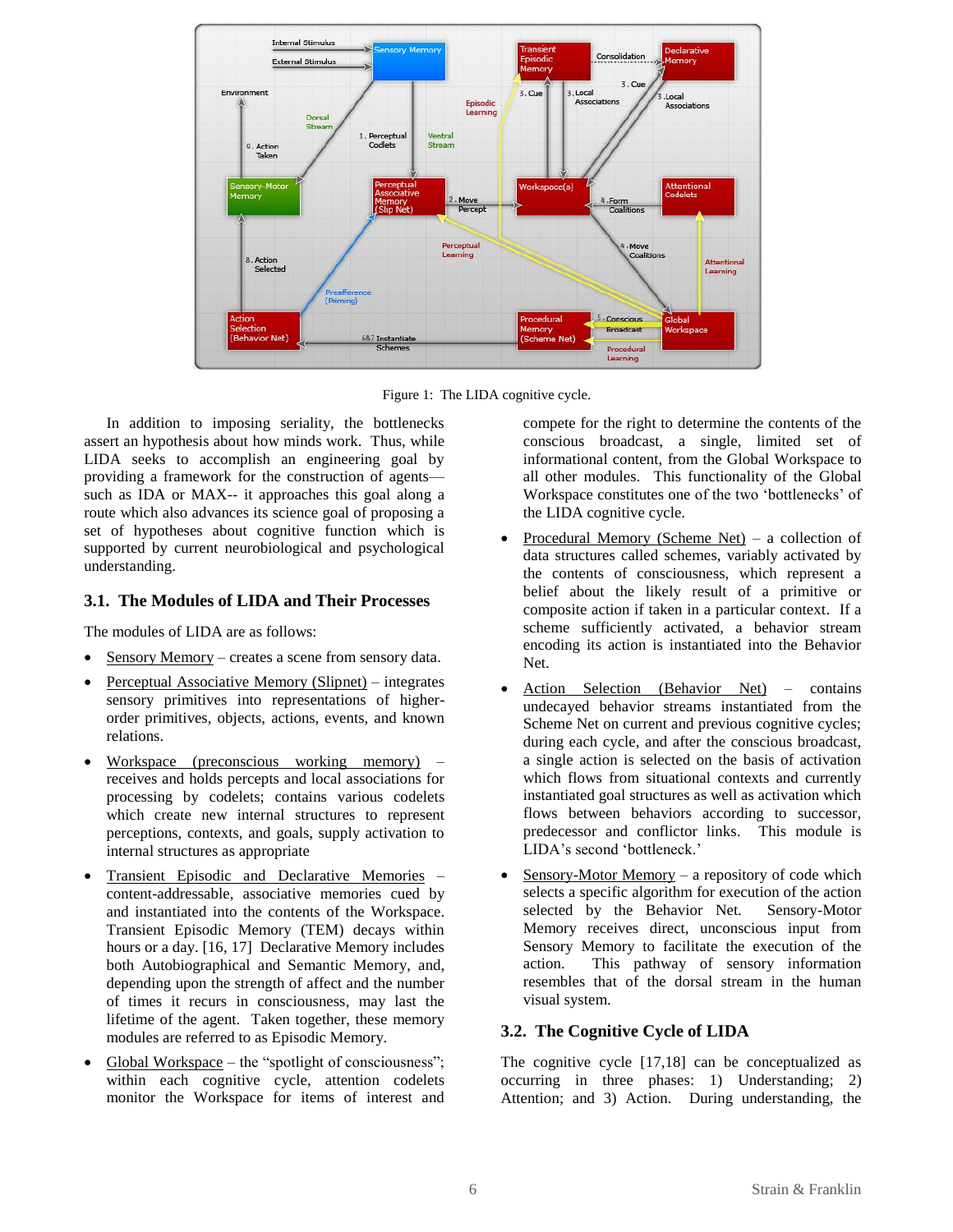LIDA agent "makes sense of the world" by assembling a Current Situational Model (CSM) in the Workspace with various components representing percepts, remembered associations, actions, events, contexts, goals, and relationships between objects. The processes of Sensory Memory, Perceptual Associative Memory, and Episodic Memory might collectively be referred to as sensation, perception, and recall respectively. Each of these occur in parallel with the Workspace model-building which comprises understanding, and these processes do not necessarily stabilize into a fixed pattern within a single cognitive cycle.

Attention codelets form coalitions of selected portions of the CSM and move them into the Global Workspace, where a competition ensues. On the basis of an activation value that summarizes relevance, novelty, importance and urgency, the Global Workspace selects a coalition to which to attend and broadcasts a representation of the coalition's contents to all of the modules of the agent.

In response to the information in the broadcast, mechanisms for learning occur in many of the modules. In Perceptual Associative Memory, new nodes and links may be created, and existing links are modified as appropriate. Events in the broadcast are encoded in Transient Episodic Memory, and may, later and offline, also be stored in Declarative Memory. In Procedural Memory, the broadcast can trigger the formulation of new schemes, and existing schemes can be reinforced or inhibited.

The broadcast is of prime influence on the competition for action selection in the Behavior Net. A single action is selected and then passed to Sensory Motor Memory for execution at the close of each cycle. [19]

#### **3.3. LIDA's Suitability for Modeling Diagnosis**

The flow of activations in Maes' Behavior Network endows LIDA's action selection mechanism with a dynamic character that offers a tuneable balance between goal orientation and opportunism, and thus provides the flexibility, adaptability, and robustness needed in a medical situation where unanticipated events can radically and rapidly reorganize clinical priorities. [4, 20, 21] Goals are not required to be rigidly defined as propositional sentences in LIDA, which allows them to be coarsely or finely tuned to specific contexts and interleaved with other priorities, since multiple goal structures can be instantiated in parallel in the Workspace. The LIDA agent can be designed with capabilities for creating syntactically valid queries to previously designed expert systems and/or databases, and for "understanding" the responses of such systems by incorporating them meaningfully into its situational model. In addition to the benefits bestowed by its

architectural attributes, LIDA's multiple learning modes create possibilities for both supervised learning and experience to continually enhance an agent's performance. Supervised learning and performance do not have to occur in separate phases of an agent's operation—in LIDA, they may occur in parallel.

## **4. THE MEDICAL DIAGNOSIS AGENT**

To create a broad-brushed design scheme for the prototype version MAX 1.0, we examine a model diagnostic problem. There are two aspects of the diagnostic process: 1) What are the facts? 2) What do they mean? The first question suggests actions related to information acquisition; the second requires pattern recognition to the extent such knowledge is available given the training level of the agent, and possibly some degree of hypothetico-deductive problem solving.

Assume that some findings from a patient data record are brought into the Workspace as a percept or set of percepts. For instance, a 55 year-old male patient is in acute distress, complaining of chest pain and shortness of breath for an hour, provoked by heavy exertion during yard work on a hot day. These findings trigger local associations in Declarative Memory. Some are past cases stored in Autobiographical Memory, some are "book knowledge" stored in Semantic Memory, perhaps in a structure endowed with functionalities relevant to diagnostic problem solving, like PIP's frames.

The links between cases and frames in Episodic Memory (i.e., TEM and DM) may possess a stratification similar to Minsky's level-banding, in which the associations of an object in memory are layered according to the levels of abstraction at which they are removed from the cueing object. [22] While it may be useful to augment the fundamental LIDA memory architecture in order to add PIP frame style functionalities, the level-banding effect may be achievable with unadorned Sparse Distributed Memory, which employs a concept known as Hamming distance to identify spheres of associative proximity in a space of high-dimensional vectors. [23]

By whatever mechanism they arrive, the local associations are scanned for diagnoses, which in subsequent cognitive cycles are "recognized" as such by nodes in PAM and imported into the Workspace again as percepts. These diagnostic percepts then trigger new associations. All of this happens over multiple cognitive cycles.

As an aside, it should be noted that--depending upon the experience and/or hardwired knowledge of the agent- there may also exist nodes in PAM which correspond to diagnostic categories and receive activation from certain findings—for instance, shortness of breath, in combination with the appropriate set of findings and patient parameters, might activate a node for "possible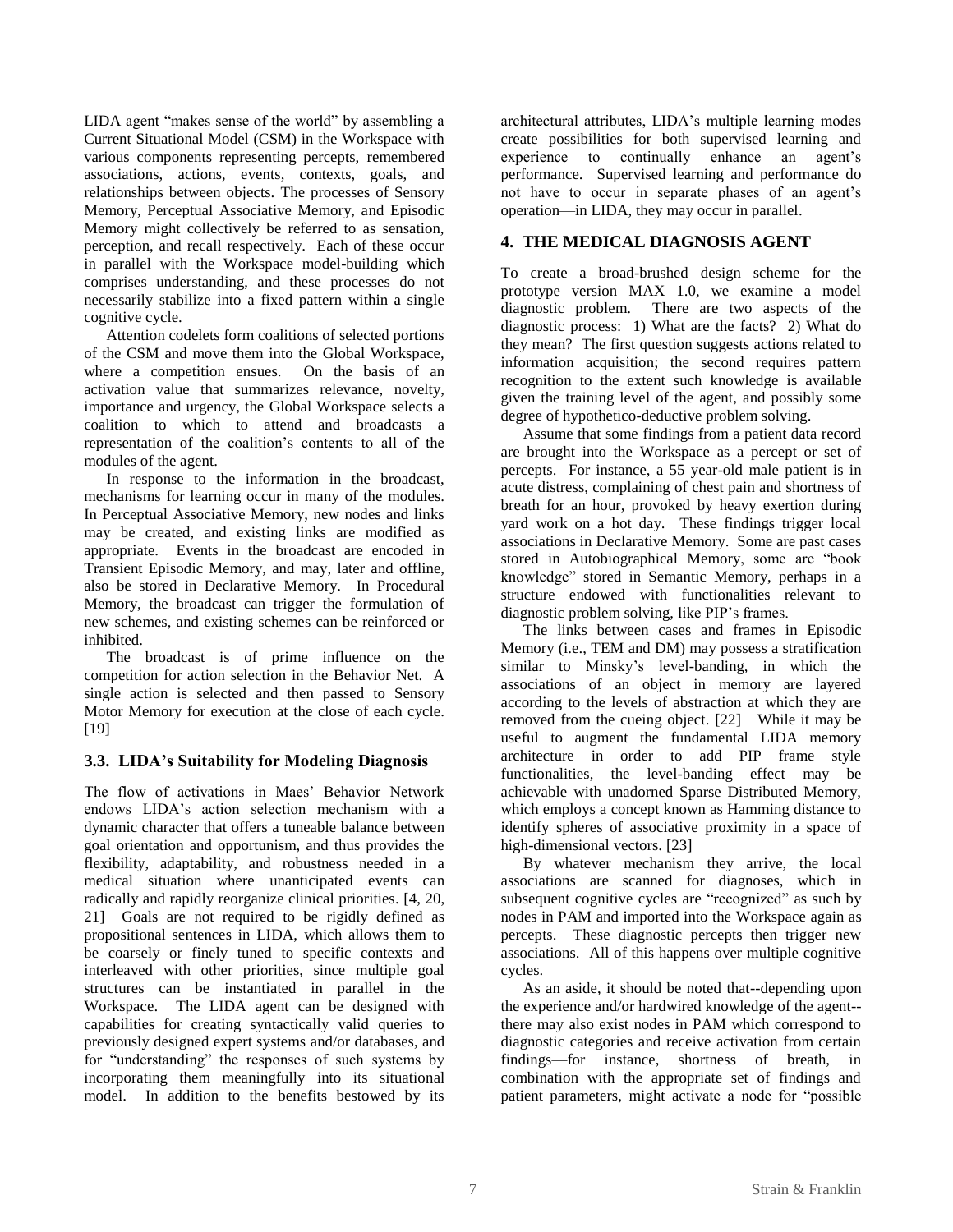congestive heart failure" in a trained agent, but would not be expected to do so in a naïve one. If such nodes can be created by MAX as a result of learning from clinical experience and/or training through dialogue with a human practitioner, one might observe the same progression in MAX from backward-chaining to forwardchaining predominance that is observed in human medical experts.

After the settling of this activity, let us say that the Workspace now contains diagnostic constructs that include acute myocardial infarction (aka acute MI, a heart attack), pulmonary emboli (aka PE, blood clots to the lung), and community-acquired pneumonia (CAP). 4 These ideas have now been assembled in the Workspace as a result of learning and/or hardwired knowledge, but some of them may not yet have been conscious. Attention codelets begin building coalitions, each seeking to advance one of the identified diagnostic possibilities as a conscious hypothesis by broadcasting messages of the form "Let's consider <condition> as an explanation for <findings>.‖

When broadcast from the Global Workspace, such messages set in motion—over several cognitive cycles- the activation of schemes and streams, the actions of which (if selected for execution) will create an event model for diagnostic deliberation in the current situational model and update the differential diagnosis structure within this model by adding or removing a diagnosis from the list, re-ranking the list, or elevating a diagnosis to established status.

Each diagnosis in the DDx will evaluate its own ability to account for known findings, seek findings in Sensory Memory and/or PAM which strengthen or weaken its likelihood, request investigations from healthcare workers to generate such findings if absent, and trigger local associations in proportion to its likelihood. These functionalities might or might not require access to consciousness, or might require it to varying degrees, depending upon the level of expertise of the agent. Local associations triggered by a diagnosis in DDx might be for possible complicating conditions, or for possible therapeutic interventions.

For example, let's assume that over multiple cognitive cycles, MAX assembles a DDx containing each of the above diagnostic percepts as hypotheses, ranked in the following order: acute MI, CAP, and PE. Each diagnosis is associated with Workspace variables, data structures and/or links which represent or point to its relative likelihood, its possible complications and their gravity, findings which typify the diagnosis or suggest it as a possibility, findings necessary and sufficient for establishing it as fact, and learned lines for investigating

 $\overline{a}$ 

the diagnosis, if any. Links associated with various groupings of findings within the diagnostic frame structure might indicate appropriate therapeutic courses of actions, or processes for determining them. The diagnostic hypotheses and their associated data are bundled into an event model representing a diagnostic deliberation event in the Workspace.

If no additional clinical data are added to the patient record during diagnostic deliberation, MAX will eventually exhaust available lines of hypotheticodeductive reasoning and reach a point in its deliberation at which a "watch and wait" strategy will be selected. In addition to having assembled the above DDx, it will have also made requests for information and considerations or recommendations for therapy. A GUI will be implemented to communicate the content of MAX's deliberations, requests and therapeutic recommendations to human healthcare providers,

A MAX agent with the training level of a first-year resident might eventually issue the following considerations, recommendations and requests for our sample case:

## **CONDITION GUARDED – LIKELY ADMISSION TO CARDIAC UNIT**

- **Acute MI** –History is very typical for MI. Check blood pressure, heart rate, respiratory rate, oxygen saturation, EKG, cardiac enzymes. Determine major cardiac risk factors: smoking history, hypertension, diabetes, family history, hyperlipidemia. Check current medications and if any, determine their indications. Administer oxygen per nasal cannula, and aspirin unless contraindicated. Assess severity of pain, consider trial of nitroglycerine or morphine pending results of EKG and enzyme studies. Watch for cardiogenic shock, respiratory failure.
- **CAP**—Ask for history of recent cough, other signs and symptoms of infection, history of night sweats, past history of pneumonia, TB exposure, positive PPD. Check temperature, blood pressure, heart rate, respiratory rate, oxygen saturation. Check breath sounds on chest exam; head, eyes, ears, nose and throat for signs of infection. Consider sputum culture; blood cultures for fever > 102. Consider antibiotics pending history and exam results. Watch for septic shock, respiratory failure.
- **PE** Ask for history of deep venous thrombosis [DVT, a.k.a. leg clots], leg injury, long trip [a risk factor for DVT]. Check breath sounds on chest exam, leg exam for varicosities, peripheral edema, cords. Ddimer studies.

As new information is entered into the database by healthcare workers (i.e. doctors, nurses, lab technicians, etc.), MAX will generate new likelihoods and may add or remove requests. For instance, if the vital signs are

<sup>4</sup> Many other possibilities might come to mind, but for simplicity's sake, the present discussion is limited to these three.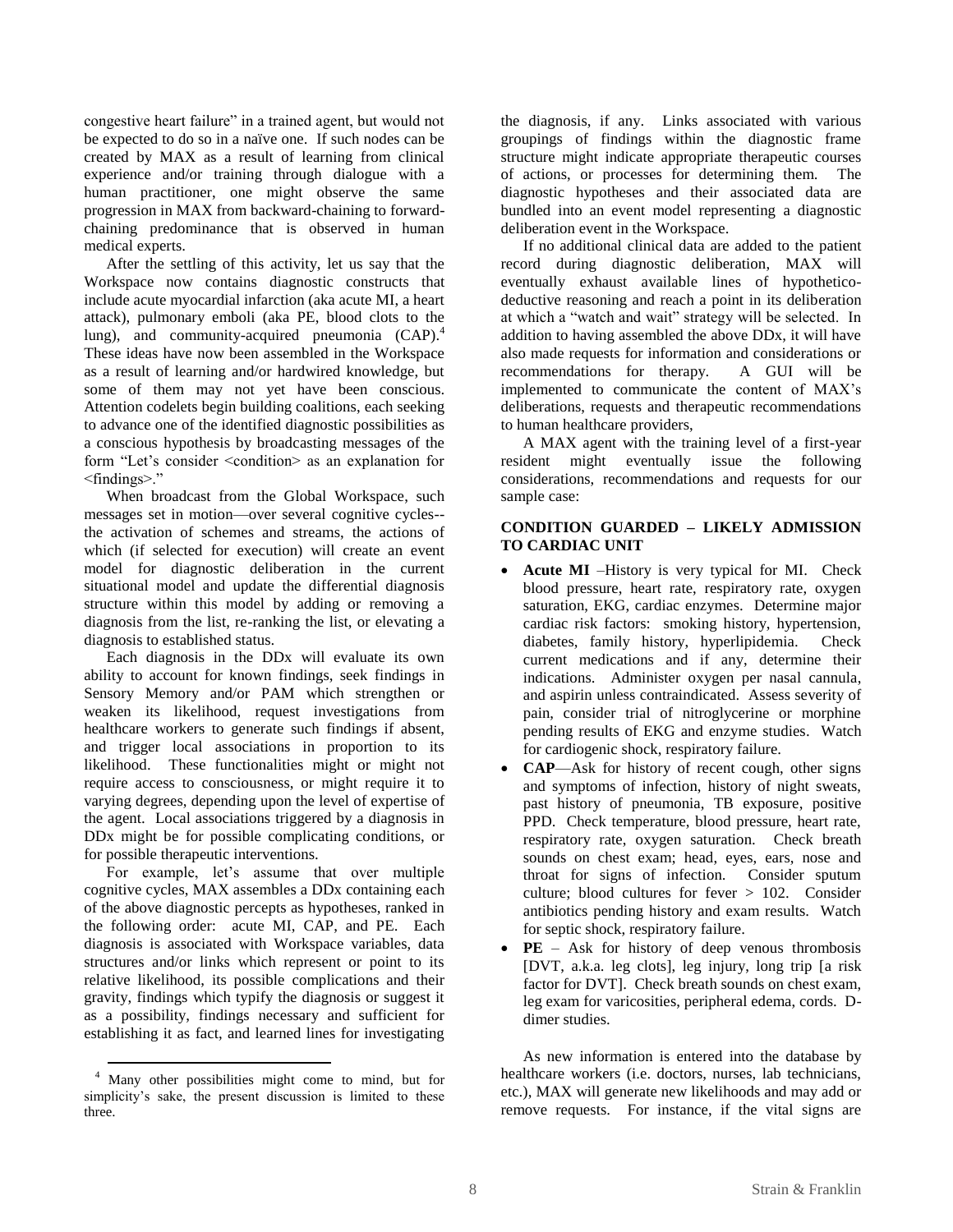stable, EKG and enzymes are negative, and there are some risk factors for cardiac disease, MAX may decide that the patient still needs overnight observation to rule out cardiac disease, but might remove "Watch for cardiogenic shock, respiratory failure."

#### **5. CONCLUSIONS**

LIDA extends the already implemented IDA with a Scheme Net procedural memory module. LIDA offers great promise in providing a computational framework which can progressively extract bounded, well-structured clinical problems from open-ended, ill-structured ones; incorporate training and experience into its ontology; communicate effectively with healthcare providers and expert systems; and rapidly adapt to a sudden change in priorities.

If successfully implemented, MAX will prove useful for diagnosis verification, medical error detection and prevention, medical care optimization, as well as support for providers of medical services. A proposed initial trial for MAX is as a Triage Information Agent (TIA) which assists an emergency department triage nurse with her duties, and would offer a potential reduction of over 30% in emergency physician services required to determine patient disposition while maintaining quality of care. MAX would accomplish this by providing a more effective approach to pre-ordering laboratory and radiologic tests needed for the physician to complete the diagnostic assessment than that of a human ER nurse. [24]

#### **ACKNOWLEDGEMENTS**

The authors would like to thank Dr. Amy Curry, Dr. Eugene Eckstein, and Dr. David Russomano for their invaluable assistance in honing the arguments presented herein.

#### **REFERENCES**

- [1] S. Franklin and F. G. Patterson, Jr., "The LIDA Architecture: Adding New Modes of Learning to an Intelligent, Autonomous, Software Agent," Integrated Designs and Process Technology, IDPT-2006, San Diego: Society for Design and Process Science, 2006.
- [2] J. Zacks, N. Speer, K. Swallow et al., "Event Perception: A Mind-Brain Perspective," *Psychological Bulletin*, Vol. 133, No. 2(2007), 273- 293.
- [3] G. Drescher, *Made Up Minds: A Constructivist Approach to Artificial Intelligence*, Cambridge: MIT Press, 1991.
- [4] P. Maes, "How to Do the Right Thing," *Connection Science*, Vol. 1(1989), No. 3, 291-323.
- [5] V. Patel, J. F. Arocha, and J. Zhang, "Thinking and Reasoning in Medicine," in Keith Holyoak, *Cambridge Handbook of Thinking and Reasoning*, Cambridge, UK: Cambridge University Press, 2005.
- [6] *Dorland's Illustrated Medical Dictionary*, 28<sup>th</sup> ed., Philadelphia: W. B. Saunders Co., 1994.
- [7] A. S. Elstein and A. Schwarz, "Clinical problem solving and diagnostic decision making: selective review of the cognitive literature," *BMJ*, Vol. 324 (March 23, 2002): 729-732.
- [8] J. P. Kassirer, J. B. Wong, and R. I. Kopelman, Learning Clinical Reasoning, 2<sup>nd</sup> ed., Baltimore: Williams & Wilkins, 2010.
- [9] R. S. Ledley and L. B. Lusted, "Reasoning Foundations of Medical Diagnosis," *Science*, Vol. 130(3366), July 3, 1959, pp. 9-21.
- [10] G. Parmigiani, *Modeling in Medical Decision Making: A Bayesian Approach*, New York: John Wiley & Sons, 2002.
- [11] P. Szolovits and S. G. Pauker, "Categorical and Probabilistic Reasoning in Medical Diagnosis," *Artificial Intelligence*, Vol. 11(1978), pp. 115-144.
- [12] B. G. Buchanan and E. H. Shortliffe, eds., *Rule-Based Expert Systems: The MYCIN Experiments of the Stanford Heuristic Programming Project*, Reading, Mass.: Addison-Wesley Pub. Co., 1984.
- [13] S. G. Pauker, G. A. Gorry, J. P. Kassirer, and W. B. Schwartz, "Towards the Simulation of Clinical Cognition: Taking a Present Illness by Computer," *The American Journal of Medicine*, June 1976, 60:981-995.
- [14] L. B. Lusted, *Introduction to Medical Decision Making*, Springfield: Charles C. Thomas, 1968.
- [15] B. J. Baars, *In the Theater of Consciousness: The Workspace of the Mind*, New York: Oxford University Press, Inc., 1997.
- [16] Martin A. Conway, "Sensory–perceptual episodic memory and its context: autobiographical memory," *Philosophical Transactions of the Royal Society of London, Series B (Biological Sciences)*, Vol. 356(2001), 1375–1384.
- [17] S. Franklin, B .J. Baars, U. Ramamurthy, and M. Ventura [2005], "The Role of Consciousness in Memory," *Brains, Minds and Media*, Vol. 1, pp. 1-38.
- [18] B. J. Baars and S. Franklin, "How conscious experience and working memory interact," Trends *in Cognitive Science,* Vol. 7(2003), 166–172.